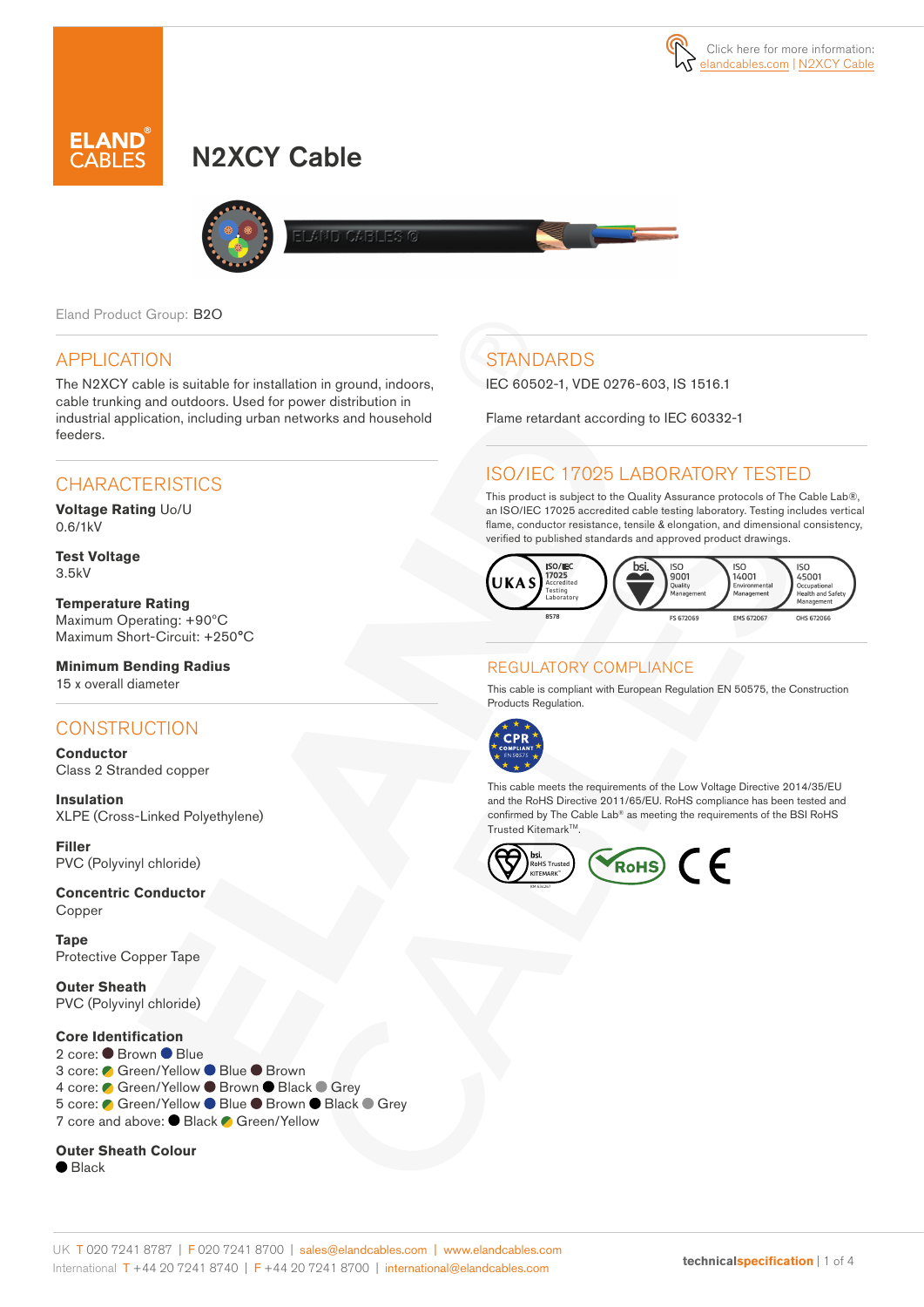

#### DIMENSIONS

| ELAND PART NO. | NO. OF<br>CORES | NOMINAL CROSS<br>SECTIONAL AREA<br>mm <sup>2</sup> | OF CONDUCTOR<br>mm | NOMINAL DIAMETER   NOMINAL THICKNESS<br>NOMINAL THICKNESS<br>OF OUTER SHEATH<br>OF INSULATION<br>mm<br>mm |         | NOMINAL OVERALL<br><b>DIAMETER</b><br>mm | <b>NOMINAL</b><br>WEIGHT<br>kg/km |
|----------------|-----------------|----------------------------------------------------|--------------------|-----------------------------------------------------------------------------------------------------------|---------|------------------------------------------|-----------------------------------|
| B20020015BK    | $\mathbf{2}$    | 1.5/1.5                                            | 1.37               | 0.70                                                                                                      | 1.24    | 12                                       | 186                               |
| B20020025BK    | $\mathbf{2}$    | 2.5/2.5                                            | 1.76               | 0.70                                                                                                      | 1.24    | 13                                       | 233                               |
| B20020040BK    | $\mathbf{2}$    | 4/4                                                | 2.21               | 0.70                                                                                                      | 1.24    | 14                                       | 298                               |
| B20020060BK    | $\mathbf{2}$    | 6/6                                                | 2.71               | 0.70                                                                                                      | 1.24    | 15                                       | 380                               |
| B2002010BK     | $\mathbf{2}$    | 10/10                                              | 3.85               | 0.70                                                                                                      | 1.24    | 17                                       | 560                               |
| B2002016BK     | $\mathbf{2}$    | 16/10                                              | 4.8                | 0.70                                                                                                      | 1.24    | 20                                       | 801                               |
| B2002025BK     | $\mathbf{2}$    | 25/16                                              | 5.8                | 0.90                                                                                                      | 1.24    | 23                                       | 1063                              |
| B2002035BK     | $\overline{2}$  | 35/16                                              | 6.85               | 0.90                                                                                                      | 1.24    | 25                                       | 1312                              |
| B2002050BK     | $\mathbf{2}$    | 50/25                                              | 8.1                | 1.00                                                                                                      | 1.32    | 29                                       | 1761                              |
| B2002070BK     | $\overline{2}$  | 70/35                                              | 9.7                | 1.10                                                                                                      | 1.40    | 33                                       | 2445                              |
| B2002095BK     | $\mathbf{2}$    | 95/50                                              | 11.4               | 1.10                                                                                                      | 1.48    | 37                                       | 3230                              |
| B2002120BK     | $\overline{2}$  | 120/70                                             | 13.1               | 1.20                                                                                                      | 1.64    | 42                                       | 4137                              |
| B2002150BK     | $\mathbf{2}$    | 150/70                                             | 14.5               | 1.40                                                                                                      | 1.72    | 46                                       | 4897                              |
| B2002185BK     | $\overline{2}$  | 185/95                                             | 16.0               | 1.60                                                                                                      | 1.88    | 51                                       | 6097                              |
| B2002240BK     | $\mathbf{2}$    | 240/120                                            | 18.6               | 1.70                                                                                                      | 2.04    | 57                                       | 7923                              |
| B2002300BK     | $\mathbf{2}$    | 300/150                                            | 21.0               | 1.80                                                                                                      | 2.20    | 63                                       | 9819                              |
| B20030015BK    | 3               | 1.5/1.5                                            | 1.3                | 0.7                                                                                                       | 1.24    | 12                                       | 203                               |
| B20030025BK    | 3               | 2.5/2.5                                            | 1.76               | 0.7                                                                                                       | 1.24    | 13                                       | 260                               |
| B20030040BK    | 3               | 4/4                                                | 2.21               | 0.7                                                                                                       | 1.24    | 14                                       | 336                               |
| B20030060BK    | 3               | 6/6                                                | 2.71               | 0.7                                                                                                       | 1.24    | 16                                       | 433                               |
| B2003010BK     | 3               | 10/10                                              | 3.8                | 0.7                                                                                                       | 1.24    | 18                                       | 637                               |
| B2003016BK     | 3               | 16/10                                              | 4.8                | 0.7                                                                                                       | 1.24    | 22                                       | 1044                              |
| B2003025BK     | 3               | 25/16                                              | 5.9                | 0.9                                                                                                       | 1.24    | 27                                       | 1421                              |
| B2003035BK     | 3               | 35/16                                              | 6.9                | 0.9                                                                                                       | 1.32    | 29                                       | 1763                              |
| B2003050BK     | 3               | 50/25                                              | 8.2                | $\mathbf{1}$                                                                                              | 1.4     | 33                                       | 2369                              |
| B2003070BK     | 3               | 70/35                                              | 9.7                | 1.1                                                                                                       | 1.56    | 38                                       | 3250                              |
| B2003095BK     | 3               | 95/50                                              | 11.4               | 1.1                                                                                                       | 1.64    | 42                                       | 4337                              |
| B2003120BK     | 3               | 120/70                                             | 13.1               | 1.2                                                                                                       | 1.8     | 48                                       | 5526                              |
| B2003150BK     | 3               | 150/70                                             | 14.2               | 1.4                                                                                                       | 1.88    | 51                                       | 6486                              |
| B2003185BK     | 3               | 185/95                                             | 15.8               | 1.6                                                                                                       | 2.04    | 57                                       | 8108                              |
| B2O03240BK     | 3               | 240/120                                            | 18.6               | 1.7                                                                                                       | $2.2\,$ | 64                                       | 10459                             |
| B2003300BK     | 3               | 300/150                                            | 21                 | 1.8                                                                                                       | 2.36    | 68                                       | 12541                             |
| B20040015BK    | 4               | 1.5/1.5                                            | 1.3                | 0.7                                                                                                       | 1.24    | 13                                       | 245                               |
| B20040025BK    | $\overline{4}$  | 2.5/2.5                                            | 1.76               | 0.7                                                                                                       | 1.24    | 14                                       | 317                               |
| B20040040BK    | 4               | 4/4                                                | 2.21               | 0.7                                                                                                       | 1.24    | 16                                       | 415                               |
| B20040060BK    | 4               | 6/6                                                | 2.71               | 0.7                                                                                                       | 1.24    | 17                                       | 537                               |
| B2004010BK     | 4               | 10/10                                              | 3.9                | 0.7                                                                                                       | 1.24    | 20                                       | 806                               |
| B2004016BK     | 4               | 16/10                                              | 4.8                | $0.7\,$                                                                                                   | 1.24    | 22                                       | 1137                              |
| B2004025BK     | 4               | 25/16                                              | 5.9                | 0.9                                                                                                       | 1.24    | 27                                       | 1593                              |
| B2004035BK     | 4               | 35/16                                              | 6.9                | $0.9\,$                                                                                                   | 1.32    | 30                                       | 2059                              |
| B2004050BK     | 4               | 50/25                                              | $8.2\,$            | $\mathbf{1}$                                                                                              | 1.4     | 34                                       | 2753                              |
| B2004070BK     | 4               | 70/35                                              | 9.7                | 1.1                                                                                                       | 1.56    | 39                                       | 3821                              |
| B2004095BK     | 4               | 95/50                                              | 11.4               | 1.1                                                                                                       | 1.72    | 44                                       | 5111                              |
| B2004120BK     | 4               | 120/70                                             | 13.1               | 1.2                                                                                                       | 1.88    | 50                                       | 6501                              |
| B2004150BK     | 4               | 150/70                                             | 14.2               | 1.4                                                                                                       | 1.96    | 53                                       | 7748                              |
| B2004185BK     | 4               | 185/95                                             | 15.8               | 1.6                                                                                                       | 2.12    | 59                                       | 9609                              |
| B2004240BK     | $\overline{4}$  | 240/120                                            | 18.6               | 1.7                                                                                                       | 2.28    | 67                                       | 12480                             |
| B2004300BK     | 4               | 300/150                                            | 21                 | 1.8                                                                                                       | 2.52    | 75                                       | 15709                             |

UK T 020 7241 8787 | F 020 7241 8700 | sales@elandcables.com | www.elandcables.com 2 of 4 | **technicalspecification** International T +44 20 7241 8740 | F +44 20 7241 8700 | international@elandcables.com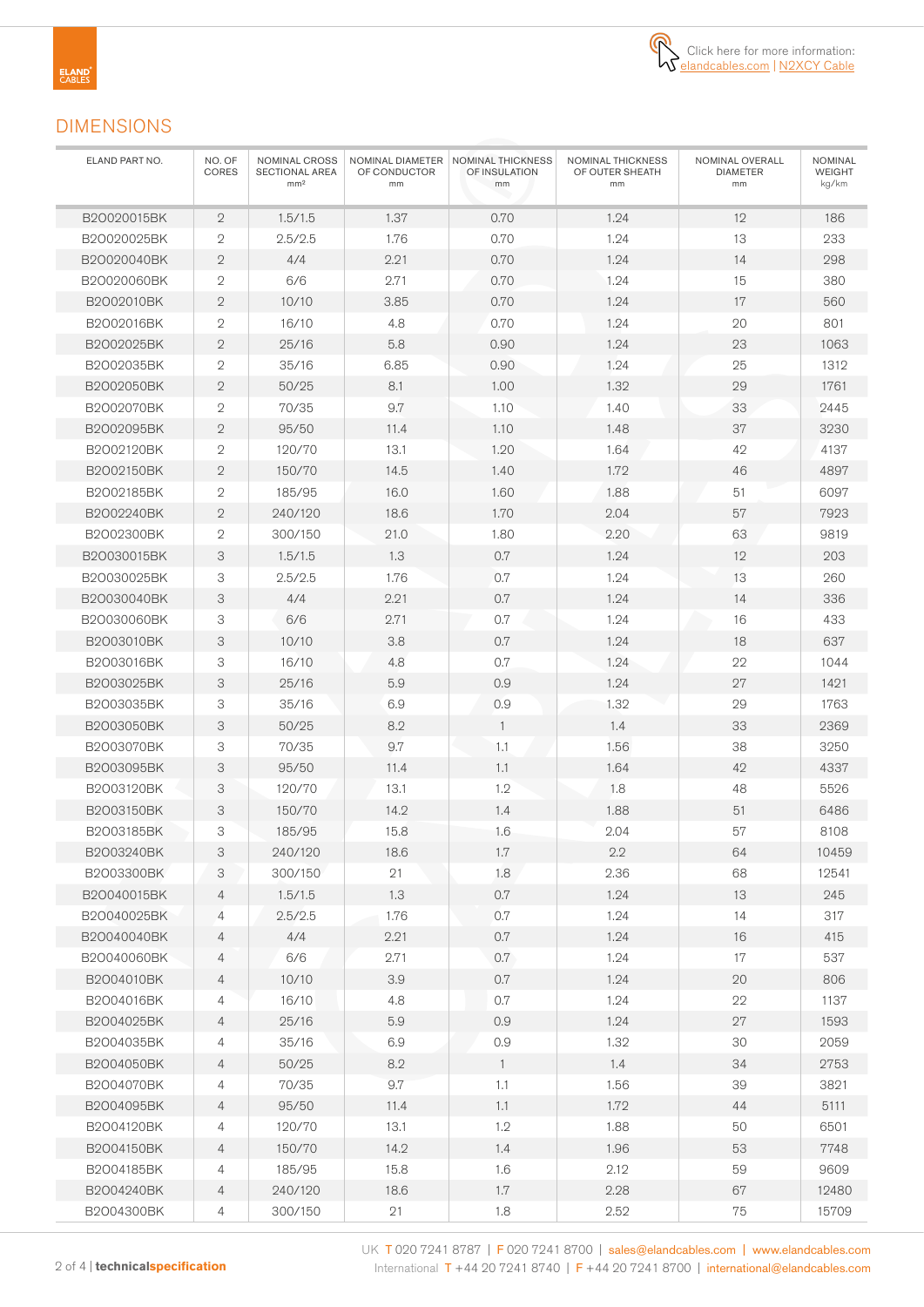

## DIMENSIONS

| ELAND PART NO. | NO. OF<br>CORES | NOMINAL CROSS<br><b>SECTIONAL AREA</b><br>mm <sup>2</sup> | OF CONDUCTOR<br>mm | NOMINAL DIAMETER   NOMINAL THICKNESS<br>OF INSULATION<br>mm | NOMINAL THICKNESS<br>OF OUTER SHEATH<br>mm | NOMINAL OVERALL<br><b>DIAMETER</b><br>mm | <b>NOMINAL</b><br><b>WEIGHT</b><br>kg/km |
|----------------|-----------------|-----------------------------------------------------------|--------------------|-------------------------------------------------------------|--------------------------------------------|------------------------------------------|------------------------------------------|
| B20050015BK    | 5               | 1.5/1.5                                                   | 1.3                | 0.7                                                         | 1.24                                       | 14                                       | 271                                      |
| B20050025BK    | 5               | 2.5/2.5                                                   | 1.76               | 0.7                                                         | 1.24                                       | 16                                       | 384                                      |
| B20050040BK    | 5               | 4/4                                                       | 2.21               | 0.7                                                         | 1.24                                       | 17                                       | 509                                      |
| B20050060BK    | 5               | 6/6                                                       | 2.71               | 0.7                                                         | 1.24                                       | 19                                       | 641                                      |
| B2005010BK     | 5               | 10/10                                                     | 3.9                | 0.7                                                         | 1.24                                       | 22                                       | 974                                      |
| B2005016BK     | 5               | 16/10                                                     | 4.8                | 0.7                                                         | 1.24                                       | 25                                       | 1414                                     |
| B2005025BK     | 5               | 25/16                                                     | 5.9                | 0.9                                                         | 1.32                                       | 30                                       | 1993                                     |
| B2005035BK     | 5               | 35/16                                                     | 6.9                | 0.9                                                         | 1.4                                        | 33                                       | 2503                                     |
| B2005050BK     | 5               | 50/25                                                     | 8.2                | $\mathbf{1}$                                                | 1.56                                       | 38                                       | 3453                                     |
| B20070015BK    | 7               | 1.5/1.5                                                   | 1.37               | 0.7                                                         | 1.24                                       | 15                                       | 332                                      |
| B20070025BK    | 7               | 2.5/2.5                                                   | 1.76               | 0.7                                                         | 1.24                                       | 16                                       | 432                                      |
| B20080015BK    | 8               | 1.5/1.5                                                   | 1.37               | 0.7                                                         | 1.24                                       | 16                                       | 388                                      |
| B20080025BK    | 8               | 2.5/2.5                                                   | 1.76               | 0.7                                                         | 1.24                                       | 18                                       | 507                                      |
| B20100015BK    | 10              | 1.5/1.5                                                   | 1.37               | 0.7                                                         | 1.24                                       | 18                                       | 470                                      |
| B20100025BK    | 10              | 2.5/2.5                                                   | 1.76               | 0.7                                                         | 1.24                                       | 19                                       | 616                                      |
| B20120015BK    | 12              | 1.5/1.5                                                   | 1.37               | 0.7                                                         | 1.24                                       | 18                                       | 507                                      |
| B20120025BK    | 12              | 2.5/2.5                                                   | 1.76               | 0.7                                                         | 1.24                                       | 20                                       | 671                                      |
| B20140015BK    | 14              | 1.5/1.5                                                   | 1.37               | 0.7                                                         | 1.24                                       | 19                                       | 556                                      |
| B20140025BK    | 14              | 2.5/2.5                                                   | 1.76               | 0.7                                                         | 1.24                                       | 21                                       | 740                                      |
| B20160015BK    | 16              | 1.5/1.5                                                   | 1.37               | 0.7                                                         | 1.24                                       | 20                                       | 612                                      |
| B20160025BK    | 16              | 2.5/2.5                                                   | 1.76               | 0.7                                                         | 1.24                                       | 22                                       | 819                                      |
| B20190015BK    | 19              | 1.5/1.5                                                   | 1.37               | 0.7                                                         | 1.24                                       | 20                                       | 679                                      |
| B20190025BK    | 19              | 2.5/2.5                                                   | 1.76               | 0.7                                                         | 1.24                                       | 23                                       | 916                                      |
| B20210015BK    | 21              | 1.5/1.5                                                   | 1.37               | 0.7                                                         | 1.24                                       | 21                                       | 745                                      |
| B20210025BK    | 21              | 2.5/2.5                                                   | 1.76               | 0.7                                                         | 1.24                                       | 24                                       | 1006                                     |
| B20240015BK    | 24              | 1.5/1.5                                                   | 1.37               | 0.7                                                         | 1.24                                       | 23                                       | 835                                      |
| B20240025BK    | 24              | 2.5/2.5                                                   | 1.76               | 0.7                                                         | 1.24                                       | 25                                       | 1132                                     |